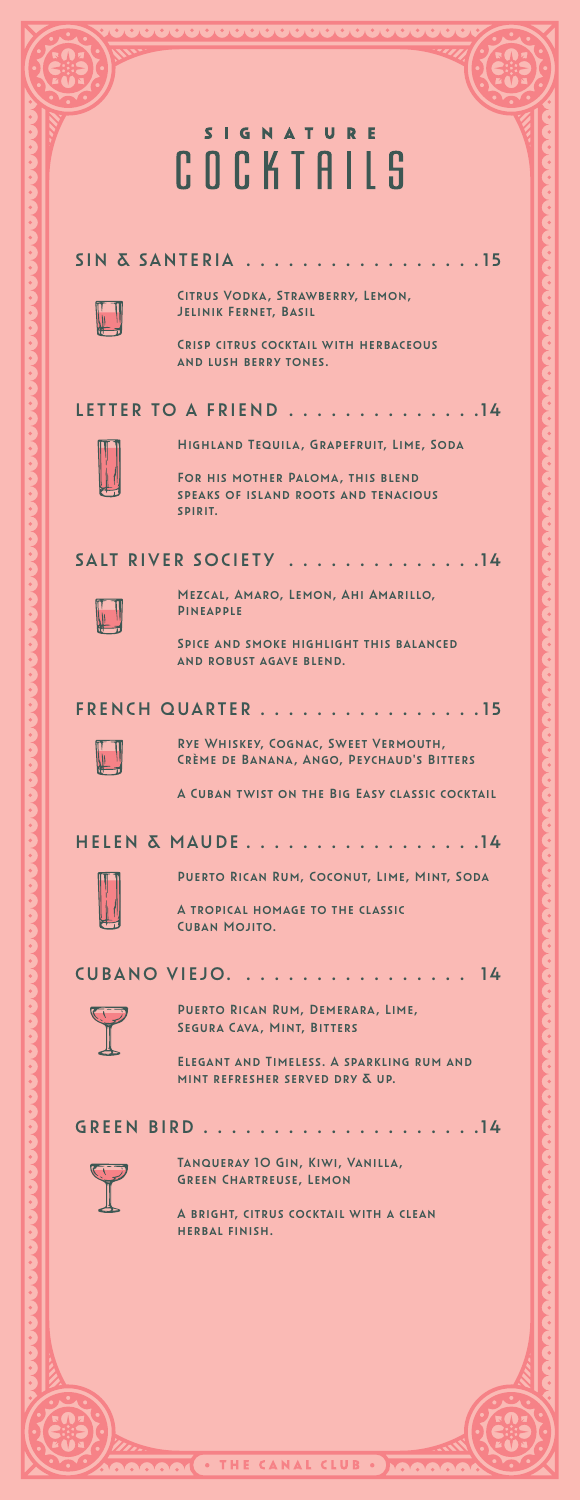

#### BOTTLES & CANS

| BUD LIGHT LAGER. 7<br><b>ST. LOUIS, MO / 4.3 ABV</b>         |
|--------------------------------------------------------------|
| MICHELOB ULTRA 7<br>ST. LOUIS, MO / 4.2 ABV                  |
| CORONA EXTRA LAGER 7<br>MEXICO CITY, MEXICO / 4.5 ABV        |
| BOHEMIA PILSNER 8<br>MONTEREY, MEXICO / 5.3 ABV              |
| ORANGE BLOSSOM MANDARIN WHEAT. 8<br>SCOTTSDALE, AZ / 5.0 ABV |
| SCOTTSDALE BLONDE 8<br>TEMPE, AZ / 4.5 ABV                   |
| ALOHA SCULPIN HAZY IPA 8<br>SAN DIEGO, CA / 7.0 ABV          |
| HELTON BOYSENBERRY SOUR. 10<br>PHOENIX, AZ / 6.7 ABV         |
| BIG SPILLS PILSNER. 10<br>PHOENIX, AZ / 4.7 ABV              |
| CHURCH MUSIC HAZY IPA. 10<br>TEMPE, AZ / 6.7 ABV             |
| JOMAX COFFEE STOUT 10<br>PHOENIX, AZ / 6.9 ABV               |

#### DRAFT

| MOTHER ROAD IPA 8<br>FLAGSTAFF, AZ / 7.3 ABV               |  |
|------------------------------------------------------------|--|
| BLUE MOON BELGIAN WHITE. 8<br>GOLDEN, CO / 5.4 ABV         |  |
| HUSS BREWING ARIZONA LIGHT LAGER 8<br>TEMPE, AZ / 4.02 ABV |  |

#### NON-ALCOHOLIC

| UPSIDE DAWN GOLDEN  6<br><b>STRATFORD, CT</b> |  |  |  |  |  |  |  |  |  |  |  |
|-----------------------------------------------|--|--|--|--|--|--|--|--|--|--|--|
| <b>STRATFORD, CT</b>                          |  |  |  |  |  |  |  |  |  |  |  |

THE CANAL CLUB .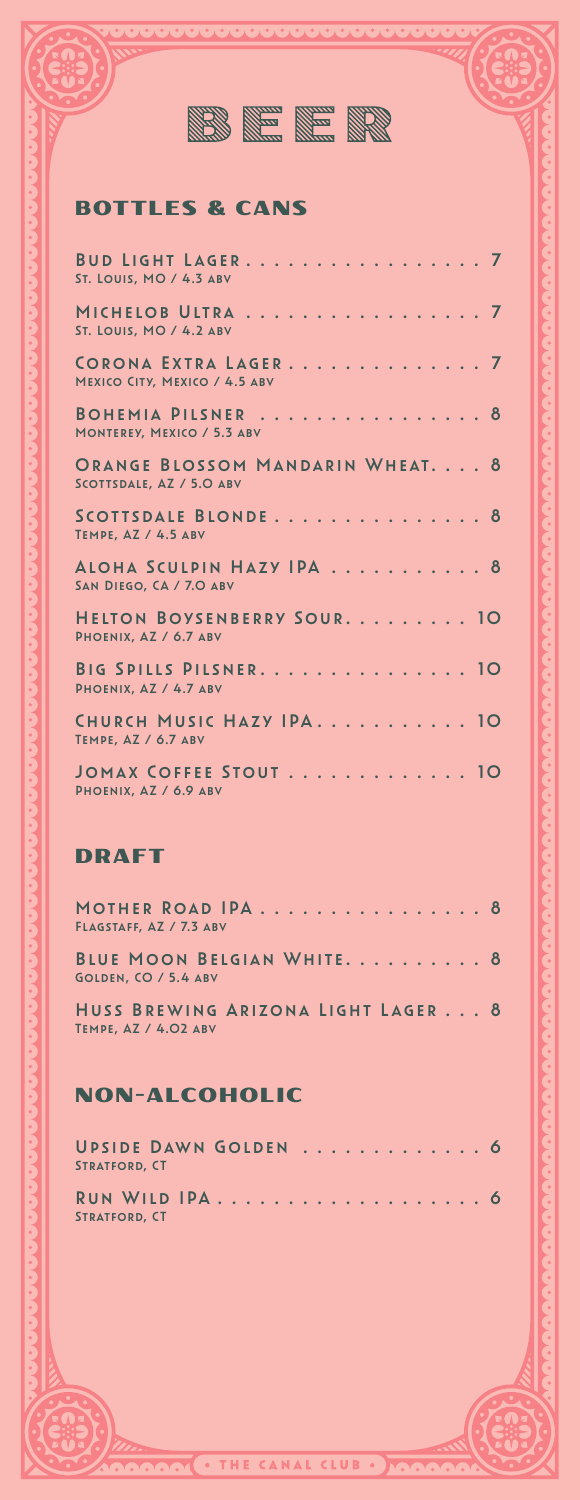#### INE  $\overline{\mathsf{W}}$

| <b>WINE BY THE GLASS</b>                                         |  |
|------------------------------------------------------------------|--|
| AVAILABLE FROM ANY BOTTLE BELOW 12                               |  |
| <b>SPARKLING &amp; ROSÉ</b>                                      |  |
| SEGURA VIUDAS 40<br>CAVA BRUT / PENEDÉS, SPAIN                   |  |
| $POEMA \ldots \ldots \ldots$<br>CAVA ROSÉ / CATALONIA, SPAIN     |  |
| ROSÉ / RIOJA, SPAIN                                              |  |
| <b>WHITES</b>                                                    |  |
| SAUVIGNON BLANC / MARLBOROUGH, NEW ZEALAND                       |  |
| SAUVIGNON BLANC / SONOMA, CALIFORNIA                             |  |
| RUFFINO LUMINA 40<br>PINOT GRIGIO / FRUILI-VENEZIA GIULIA, ITALY |  |
| CHARDONNAY / NAPA, CALIFORNIA                                    |  |
| CHARDONNAY / SONOMA, CALIFORNIA                                  |  |
| RIESLING / MOSEL, GERMANY                                        |  |
| RAMÓN BILBAO 40<br>ALBARINO / RIAS BIAXAS, SPAIN                 |  |
| <b>REDS</b>                                                      |  |
| PINOT NOIR / SANTA BARBARA, CALIFORNIA                           |  |
| ZINFANDEL / SONOMA, CALIFORNIA                                   |  |
| <b>MERLOT / CALIFORNIA</b>                                       |  |
| MALBEC + CABERNET / MENDOZA, ARGENTINA                           |  |
| MALBEC / MENDOZA, ARGENTINA                                      |  |
| PALACIOS REMONDO LA VENDIMIA 40<br>TEMPRANILLO / RIOJA, SPAIN    |  |
| CABERNET SAUVIGNON / COLUMBIA VALLEY, WASHINGTON                 |  |

**NA** 

**CLU**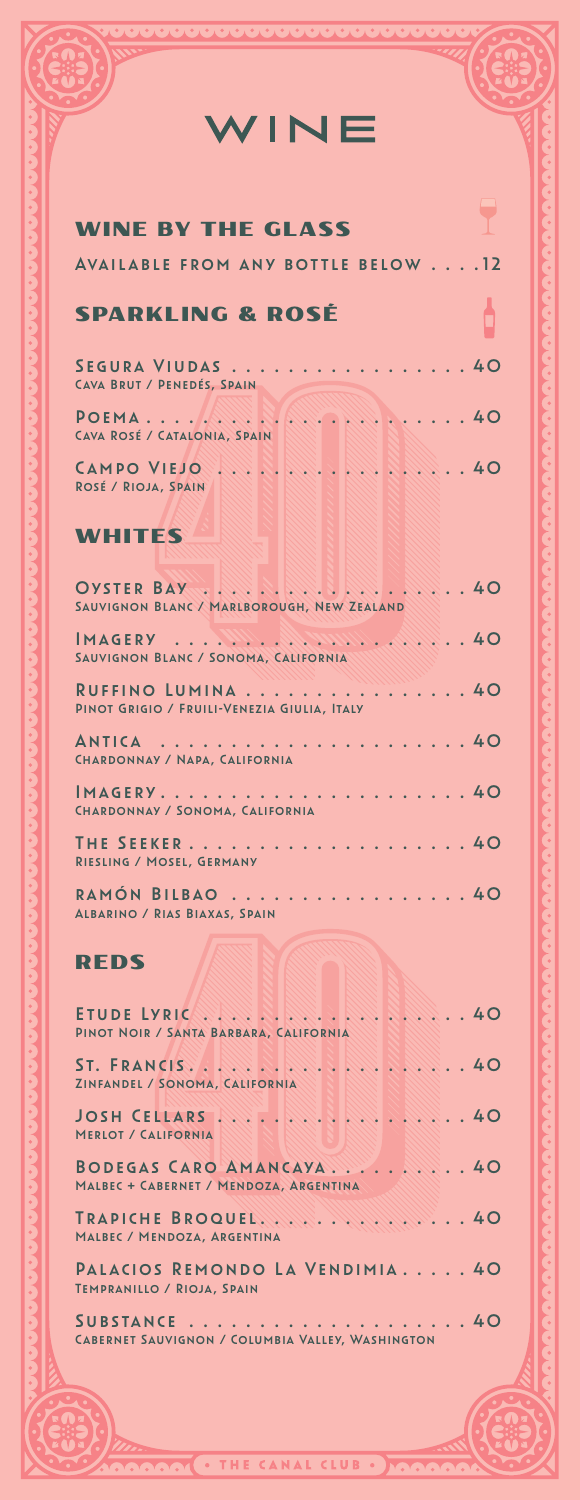Pood

#### TAPAS

| CHIPS & SALSA 10<br><b>BLUE CORN TORTILLA CHIPS</b>                                                                                                      |
|----------------------------------------------------------------------------------------------------------------------------------------------------------|
| SHRIMP, LIME, CUCUMBER PICO DE GALLO                                                                                                                     |
| PLANTAINS, SMOKED BACON BLACK BEAN PURÉE,<br>PICO, COTIJA                                                                                                |
| MEXICAN STREET POPCORN  6<br>COTIJA, TAJÍN                                                                                                               |
| POLLO AL HORNO SKEWER 8<br><b>ROASTED CHICKEN, CHARRED ORANGE SLICE,</b><br><b>CAYENNE CREMA, PUFFED RICE</b>                                            |
| LOADED CUBAN STREET FRIES 12<br>HAM, SWEET & SOUR PICKLED RELISH,<br>CHIPOTLE AIOLI, COTIJA                                                              |
| CRISPY CUBAN WINGS 12<br><b>PINEAPPLE-HABANERO GLAZE</b>                                                                                                 |
| <b>OAXACAN PIZZA</b>                                                                                                                                     |
| ROASTED VEGETABLE 12<br>CRISPY EDGE CHIPOTLE FLOUR TORTILLA,<br>WHITE BEAN PURÉE, ROASTED VEGETABLES,<br>PICKLED ONIONS, ARUGULA, COTIJA                 |
| GREEN CHILE CHICKEN 15<br>CRISPY EDGE CHIPOTLE FLOUR TORTILLA.<br>SMOKED BACON BLACK BEAN PURÉE, BRAISED CHICKEN,<br>PICO, OAXACA CHEESE, MICRO CILANTRO |

SPANISH CHORIZO . . . . . . . . . . . . . . . . 16 Crispy Edge Chipotle Flour Tortilla, Manchego Cheese Sauce, Caramelized Cipollini Onions, Sliced Spanish Chorizo, Micro Cilantro

> \*Consuming raw or undercooked meats, poultry, seafood, shellfish, or eggs may increase your risk of foodborne illness, especially if you have certain medical conditions.

> > THE CANAL CLUB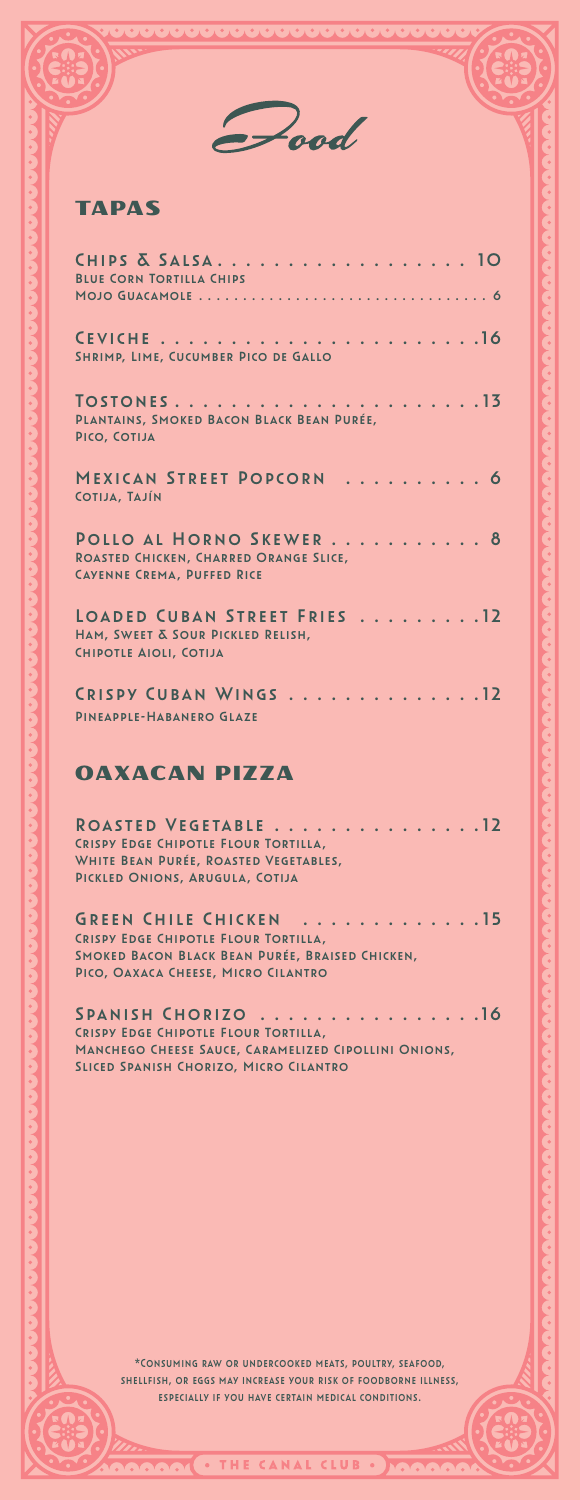#### TACOS

| MARINATED SKIRT STEAK 15<br>MOJO, TOMATILLO PICO, COTIJA CHEESE,<br><b>JALAPENO, CILANTRO</b> |  |  |  |  |  |
|-----------------------------------------------------------------------------------------------|--|--|--|--|--|
| BLACKENED SNAPPER15<br><b>AVOCADO ESPUMA, MOJO SLAW, CILANTRO</b>                             |  |  |  |  |  |
| PINEAPPLE-HABANERO JAM.<br><b>CRISPY FRIED ONIONS, CILANTRO</b>                               |  |  |  |  |  |

#### DESSERT

| CHURRO DOUGHNUT HOLES 10<br>WHITE CHOCOLATE ANGLAISE, GUAVA JAM        |  |
|------------------------------------------------------------------------|--|
| ANCHO CHOCOLATE BROWNIE 10<br><b>DULCE DE LECHE GELATO, BLACKBERRY</b> |  |
| BANANA FRITTERS  10<br><b>SALTED CARAMEL SAUCE</b>                     |  |

# NON **ALCOHOLIC**

#### ZERO PROOF

| CUCUMBER COOLER 8<br>CUCUMBER, BRAZIL NUT, LEMON, SODA |
|--------------------------------------------------------|
| BLACKBERRY, BASIL, LIME, GINGER BEER                   |
| COCOBLEND, MINT, LIME, SODA                            |
| SPARKLING                                              |
|                                                        |
|                                                        |
| MEXICAN COKE 5                                         |
|                                                        |
|                                                        |
|                                                        |

\*Consuming raw or undercooked meats, poultry, seafood, shellfish, or eggs may increase your risk of foodborne illness, especially if you have certain medical conditions.

THE CANAL CLUB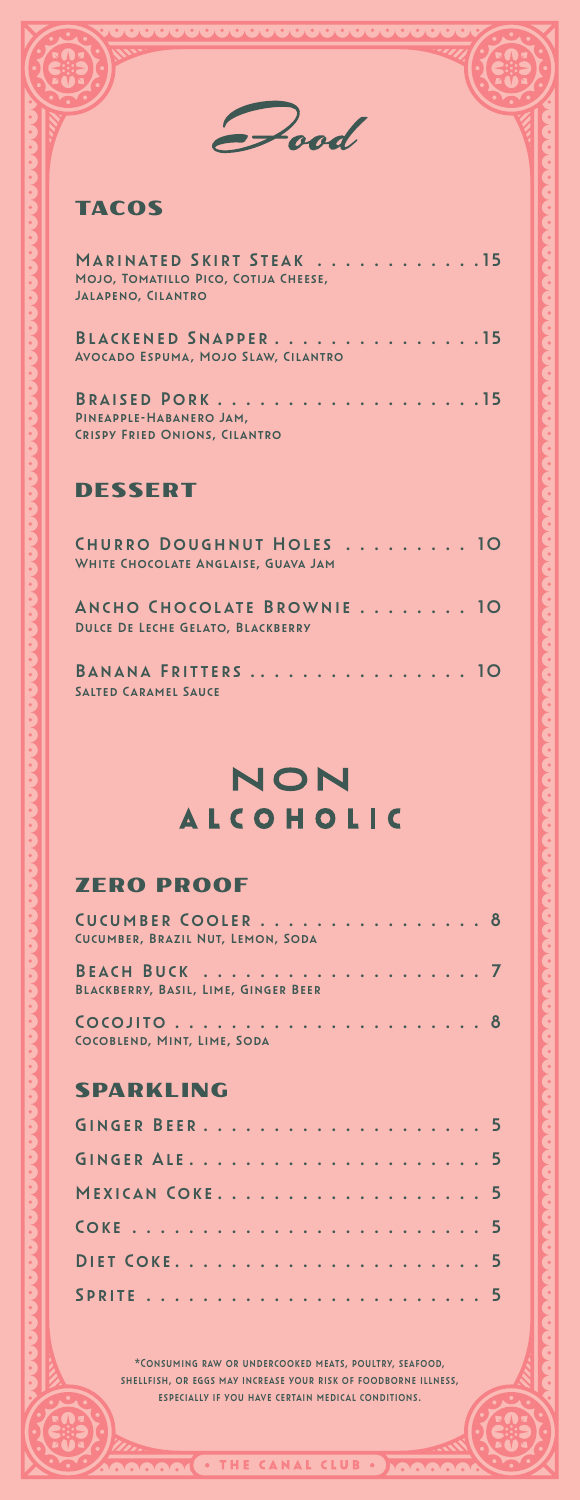# WINE

### SPARKLING & ROSÉ

ROSÉ / LANGUEDOC-ROUSSILLON, FRANCE

| <b>BRUT CORDON ROUGE / CHAMPAGNE, FRANCE</b>                                           |  |
|----------------------------------------------------------------------------------------|--|
| <b>GERARD BERTRAND THOMAS JEFFERSON . 60</b><br>CUVÉE BRUT / CRÉMANT DE LIMOUX, FRANCE |  |
| <b>GERARD BERTRAND CÔTE DES ROSES 60</b>                                               |  |

#### WHITES

| EMMOLO . ANNE . ANNE . ANNE . ANNE 60                                 |
|-----------------------------------------------------------------------|
| SAUVIGNON BLANC / NAPA, CALIFORNIA                                    |
|                                                                       |
| SAUVIGNON BLANC / MARLBOROUGH, NEW ZEALAND                            |
| CHARDONNAY / RUSSIAN RIVER, CALIFORNIA                                |
| BOGLE PHANTOM 60<br>CHARDONNAY / CLARKSBURG, CALIFORNIA               |
| MARTIN CÓDAX TERRAS DO CIGARRON 60<br><b>GODELLO / GALICIA, SPAIN</b> |

#### REDS

| ERATH RESPLENDENT 60<br>PINOT NOIR / WILLAMETTE VALLEY, OREGON                                           |
|----------------------------------------------------------------------------------------------------------|
| <b>DOLCETTO D'ALBA / PIEDMONT, ITALY</b>                                                                 |
| ZINFANDEL / LODI, CALIFORNIA                                                                             |
| SYRAH & ZINFANDEL BLEND / CENTRAL COAST, CALIFORNIA                                                      |
| SANITY BLEND / ALEXANDER VALLEY, CALIFORNIA                                                              |
| <b>BR COHN AND PURSED AND PURSED AND PURSED ASSOCIATE</b><br>CABERNET SAUVIGNON / NORTH COAST CALIFORNIA |

THE CANAL CLUB

Ò